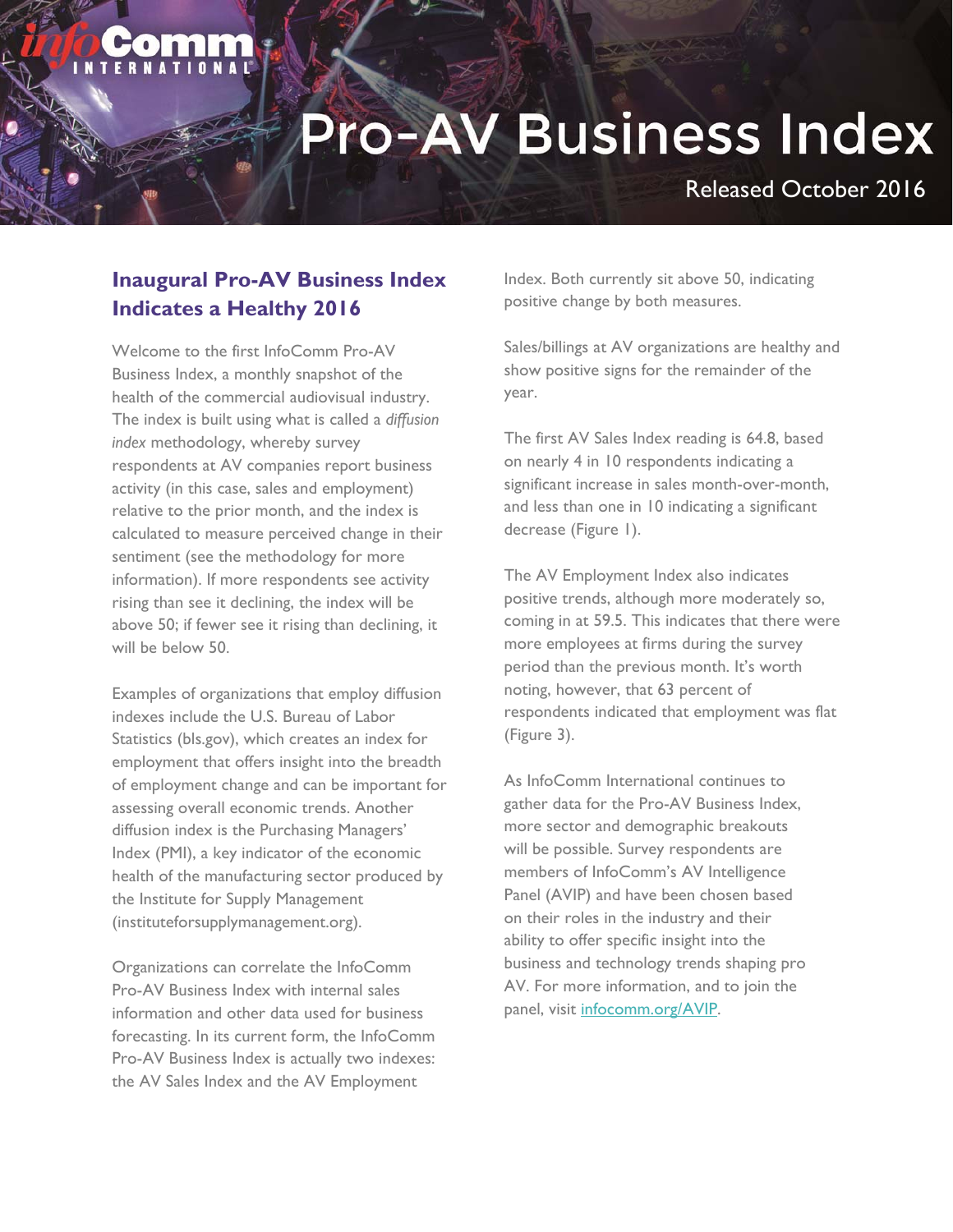#### **AV Sales Index, Sept. 2016**

#### **Figure 1. Compared with the previous month, have the billings/sales at your location …**



We can begin to segment the AV Sales Index by geographic region and company revenue (Figure 2). For this report, we are able look at activity as reported in North America (AV Sales Index of 64.7), which is in line with the overall global AV Sales Index (64.8). We can also see that companies with higher reported revenue (greater than \$10 million) have been more positive about sales (AV Sales Index of 66.5) than companies with less reported revenue (AV Sales Index of 63.5).

These are trends we will continue to follow and augment in future InfoComm Pro-AV Business Index reports.

#### **Figure 2. AV Sales Index by Segment**

#### **Company Revenue**



#### Region



### **AV Employment Index, Sept. 2016**

#### **Figure 3. Compared with the previous month, is the overall employment at your location …**

N-196

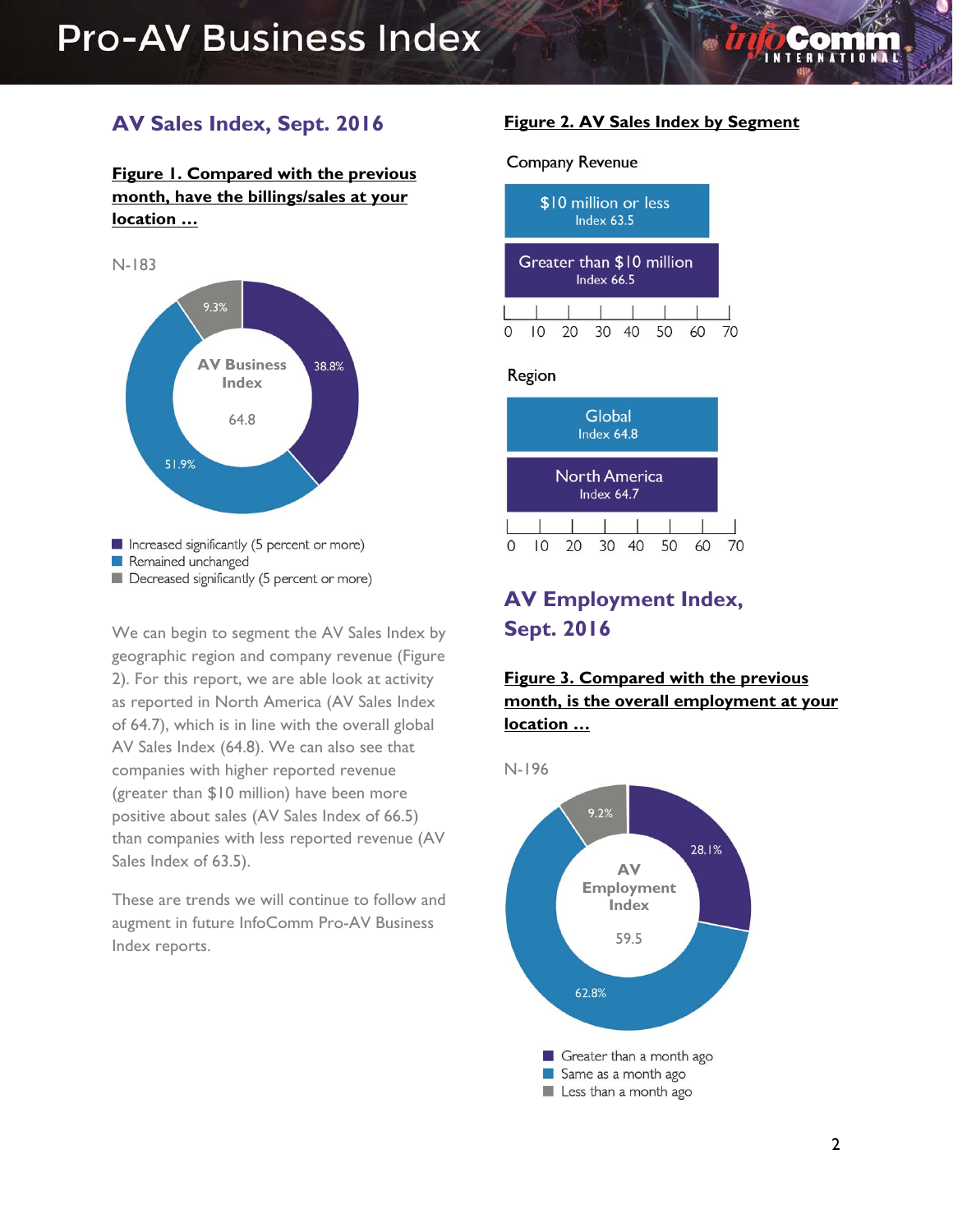#### **Future AV Business Conditions**

Separate from, but related to, the AV Sales and AV Employment Indexes, which indicate change from the prior month, overall sentiment about future revenue and workforce conditions at AV organizations appear strong. Comfortably more than half of respondents indicated that revenue/turnover (62%) and workforce (61%) conditions would trend positive over the next 6 months. About one-third said conditions would be flat, and only about one in 20 was negative about future revenue and workforce trends.

#### **Figure 4. Industry Conditions**

How would you assess the AV workforce conditions for your organization in the next 6 months?

| 4%       | 35%     | 61%             |
|----------|---------|-----------------|
| Negative | Neutral | <b>Positive</b> |

How would you assess your revenue/turnover conditions for your organization in the next 6 months?

| 5%       | 33%     | 62%      |
|----------|---------|----------|
| Negative | Neutral | Positive |

#### **AV Index Sentiment Cloud**

The AV Index Sentiment Cloud is based on verbatim answers to questions about business conditions (Figure 4). The answers are put through a computer system and a cloud is generated based on the frequency of words used in respondents' answers. The cloud is a visual representation of how AV organizations describe the industry at a point in time.

**Figure 5. Overall business conditions for the AV industry (sentiment cloud)** 



More specifically, when asked what factors impact their current business conditions and where they see the overall industry headed, respondents' most common areas of focus were:

- Competition, pricing of lower-end products, and IT companies selling AV
- The lack of a knowledgeable, trained workforce
- Companies trying to increase their business by expanding into new areas and products

Overall, the majority felt the industry is stable or growing. Competition has companies striving to keep up with one another. While many feel the industry is healthy, they also understand that it keeps changing, with the convergence of AV and IT and new product areas popping up.

Note: While it does not bubble up in the AV Index Sentiment Cloud, the upcoming U.S. election has some people uncertain of future industry growth – especially those who rely on government funding.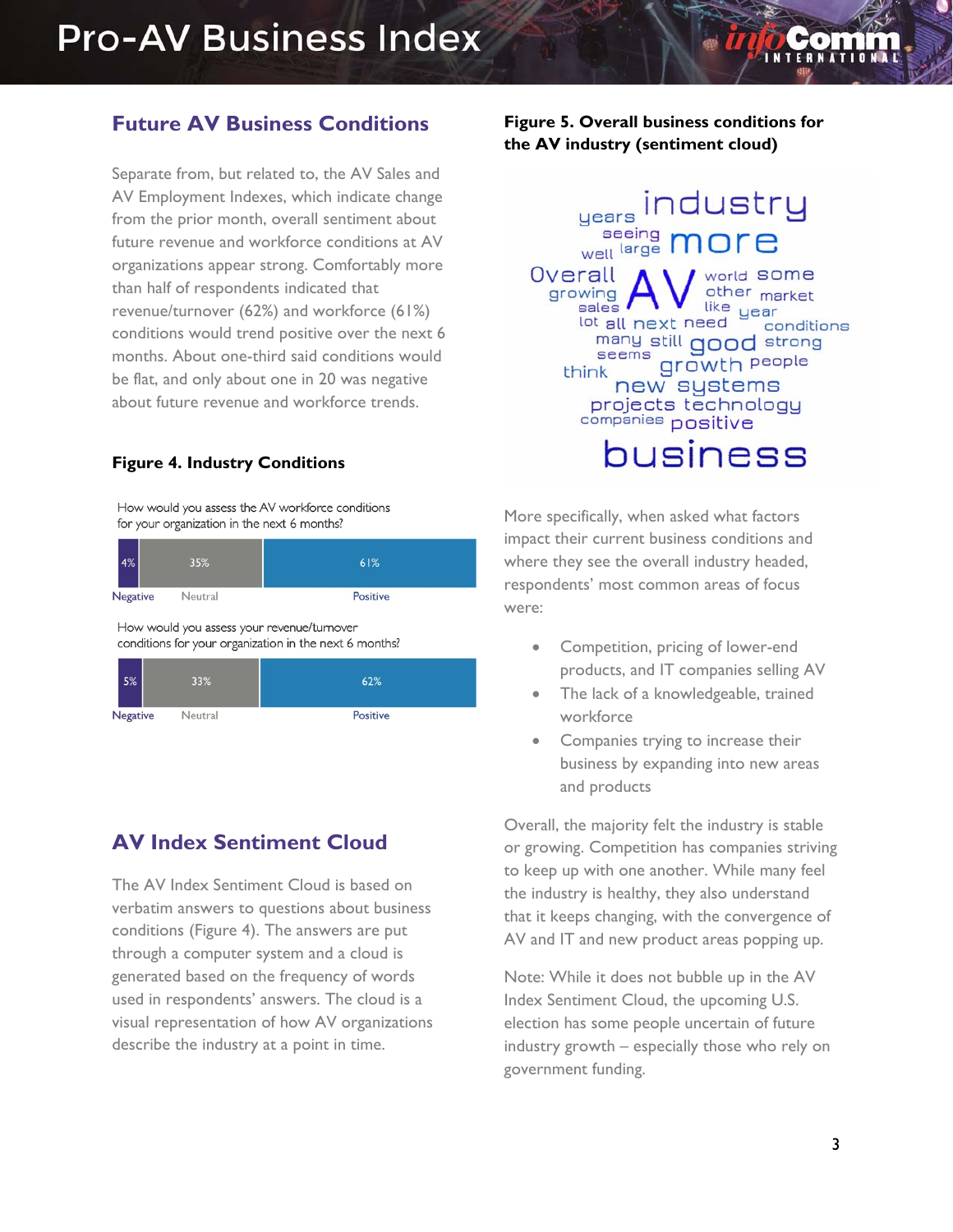#### **Economic Context**

The AV industry doesn't exist in a bubble. As such, it can be important to view data like the InfoComm Pro-AV Business Index report in the context of other economic conditions. For each report, our analysts will highlight different economic indicators. Over time, we will be able to correlate AV index data with other data to assist companies in planning.

According to the **U.S. Bureau of Labor Statistics**, just over 150,000 net payroll positions were added in September, another month of underperformance given the average of more than 185,000 earlier in the year. Construction employment has stagnated, with a loss of 25,000 payroll positions in the sector since March, after adding 68,000 during the first quarter of the year. The latest numbers have not appeared to deter the Federal Reserve from potentially raising interest rates later this year. One reason may be companies largely staying the course on hiring, which the AV Employment Index appears to reflect.

The latest summary of commentary on current economic conditions, commonly known as the *Beige Book,* was released by the **U.S. Federal Reserve Board** in September. The overview of national economic conditions from their 12 Federal Reserve Districts indicates that national economic activity continued to expand at a modest pace during the reporting period of July 2016 through late August 2016. Most districts reported a "modest" or "moderate" pace of overall growth.

Also reported by the Fed was the fact that commercial real estate activity had expanded in most districts, which could have a positive impact on pro-AV firms. Construction and sales rose only slightly in Boston, Kansas City, and St.

Louis, but grew at a faster clip in Cleveland and Dallas. In the Atlanta district, construction activity expanded moderately, but contractors reported tight supply conditions, with construction backlogs of one to two years. Contacts in Richmond, Va., and New York noted strong growth in industrial construction, and vacancy rates for industrial space fell to 10 year lows in the latter district.

Furthermore, the **Institute for Supply Management's** September PMI, a diffusion index like the component InfoComm Pro-AV Business Indexes, registered 51.5, an increase of 2.1 points from the August reading of 49.4. Its New Orders Index registered 55.1, an increase of 6 points from the August reading of 49.1. The Production Index registered 52.8, 3.2 points higher than the August reading of 49.6. The Employment Index registered 49.7, an increase of 1.4 points from the August reading of 48.3. Two of the seven industries that reported growth in September are Furniture & Related Products and Computer & Electronic Products.